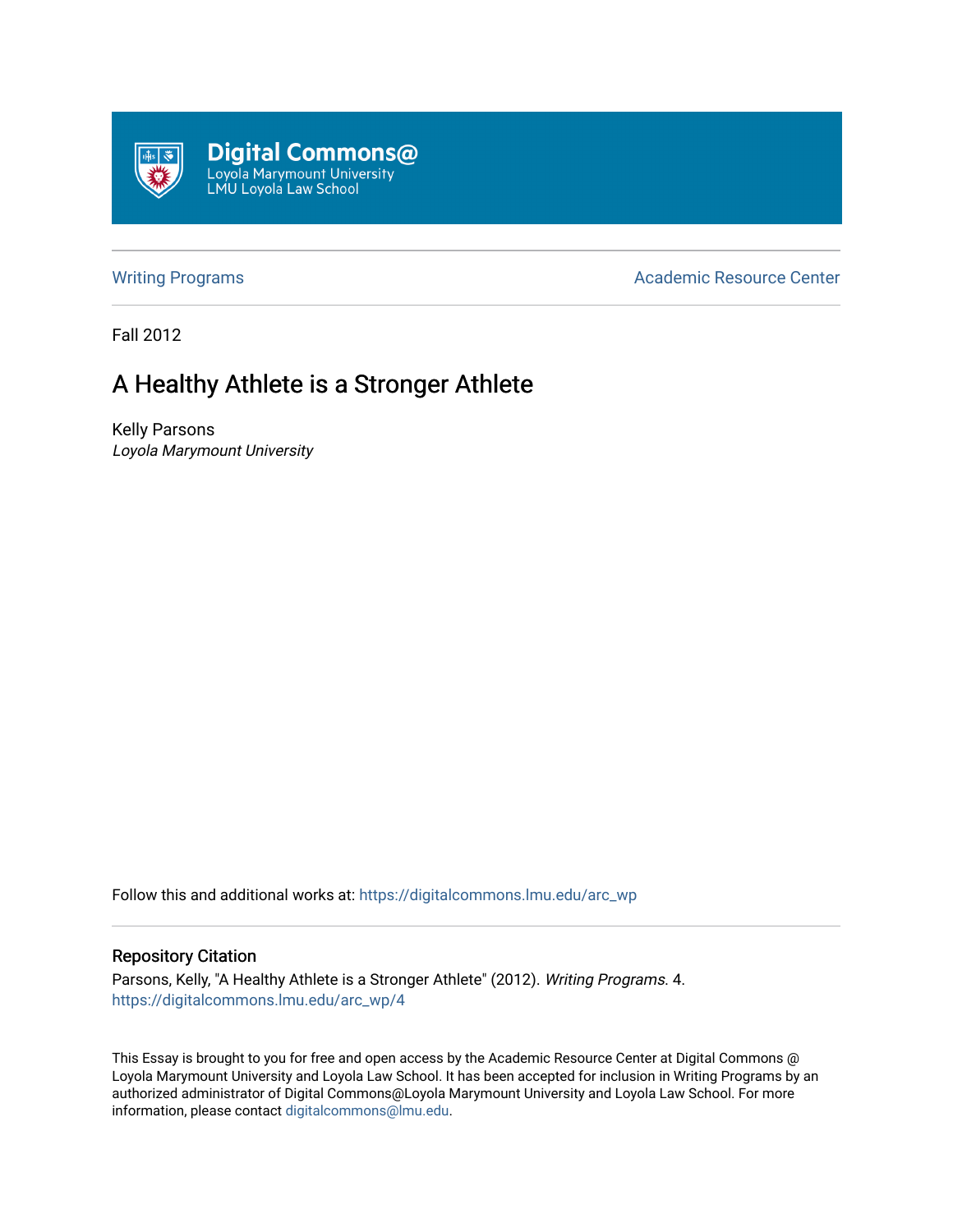A Healthy Athlete is a Stronger Athlete

by

Kelly Parsons

An essay written as part of the Writing Programs Academic Resource Center Loyola Marymount University

Fall 2012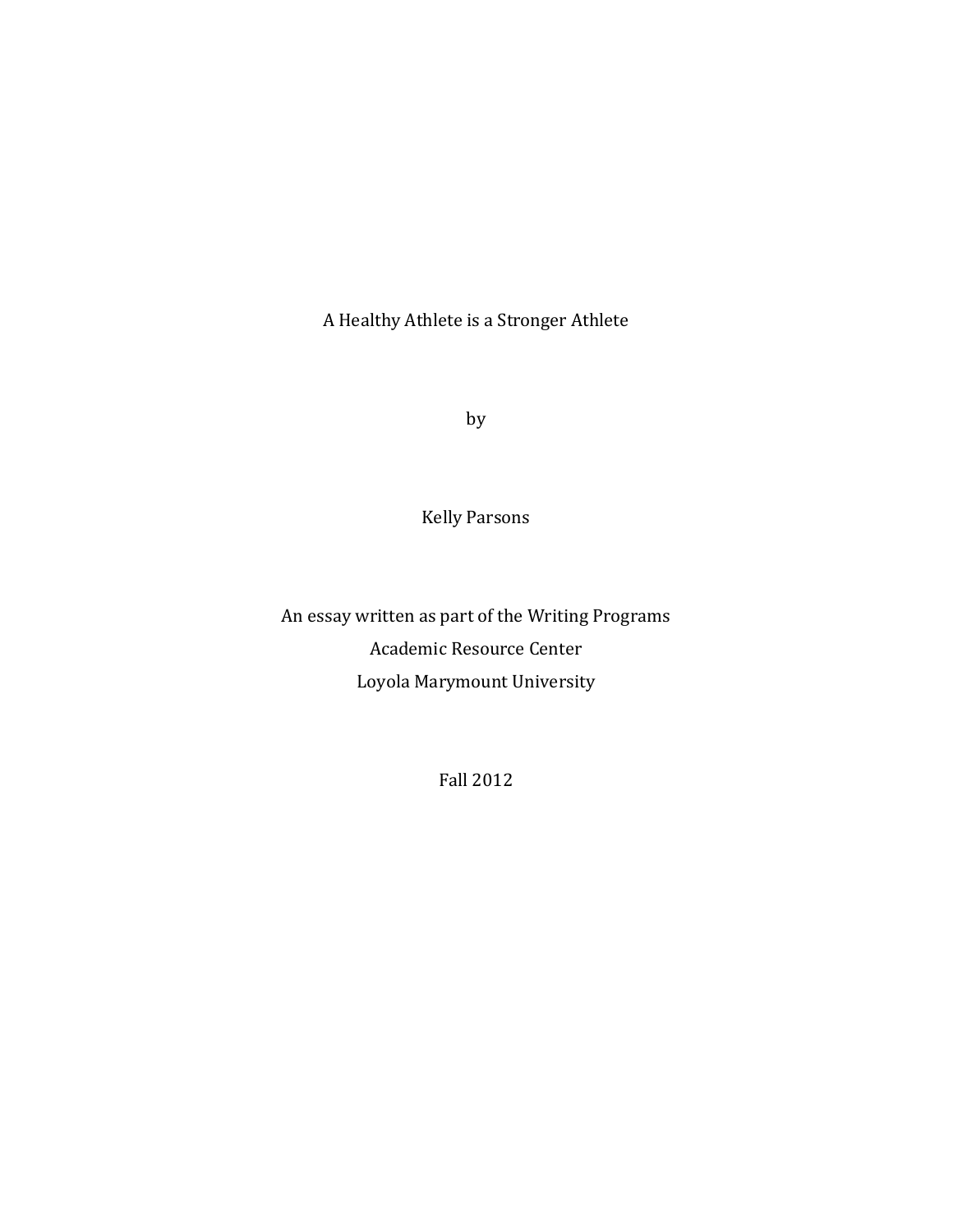It is the day of the big race. The race that decides whether you advance to the NCAA cross-country meet or whether your season gets cut short. The long months of preparation have all come down to the next twenty minutes. Runners from across the nation toe the line with focus and nervous anticipation. The starter shoots the gun. The race goes out fast, but you feel strong and confident. About half way through the race, however, you feel like your body and legs are slowing down. Fatigue has set in and although you finish the race, you know you have not realized your dream as you narrowly miss the last NCAA qualifying spot. Looking back on everything you have done leading up to this race, you realize that one aspect of your preparation and training regimen, which you overlooked, was your diet.

A balanced diet and nutrition plan is critical to athletic success and should be treated just as importantly as any other aspect of training and preparation. Many important factors affect the performance of an athlete above and beyond his or her training. Physical preparation and activity are paramount, but equally important to an athlete's success are nutrition and diet. In the case of the cross-country runner, an added emphasis to the training strategy should have included nutritional management. Focusing on a healthy nutritional regimen is an extremely important aspect of an athlete's overall preparation, as this attention will ultimately improve mental focus, stamina, and increased performance levels both on and off the field.

Food provides the basic fuel for the body, allowing it to function. While everyone should be aware of daily food and nutritional requirements, athletes that compete at intense levels have to be even more concerned with their overall nutrition and how diet choices affect their ability to perform. All athletes, regardless of their specific sport, should try to divide their energy intake to include foods that contain carbohydrates, proteins, and fats. The majority of calories consumed should come from carbohydrates. During the body's digestion process, these carbohydrates are broken down into glucose, which is one of the body's primary energy sources. If carbohydrates are restricted, the athlete's energy levels will be compromised which will negatively affect performance. Furthermore, although an athlete's diet is directly correlated to performance, it is important to also note that depending on the sport, different types of athletes need to make a conscious effort to consume varied types of nutritional compounds. This point is the main focus of an article titled, "What is the Optimal Composition of an Athlete's Diet?" which appeared in the *European Journal of Sport Science*. Authors Elizabeth Broad and Gregory Cox confirm this point by stating, "Diet must be specific to the type, intensity, frequency, and duration of the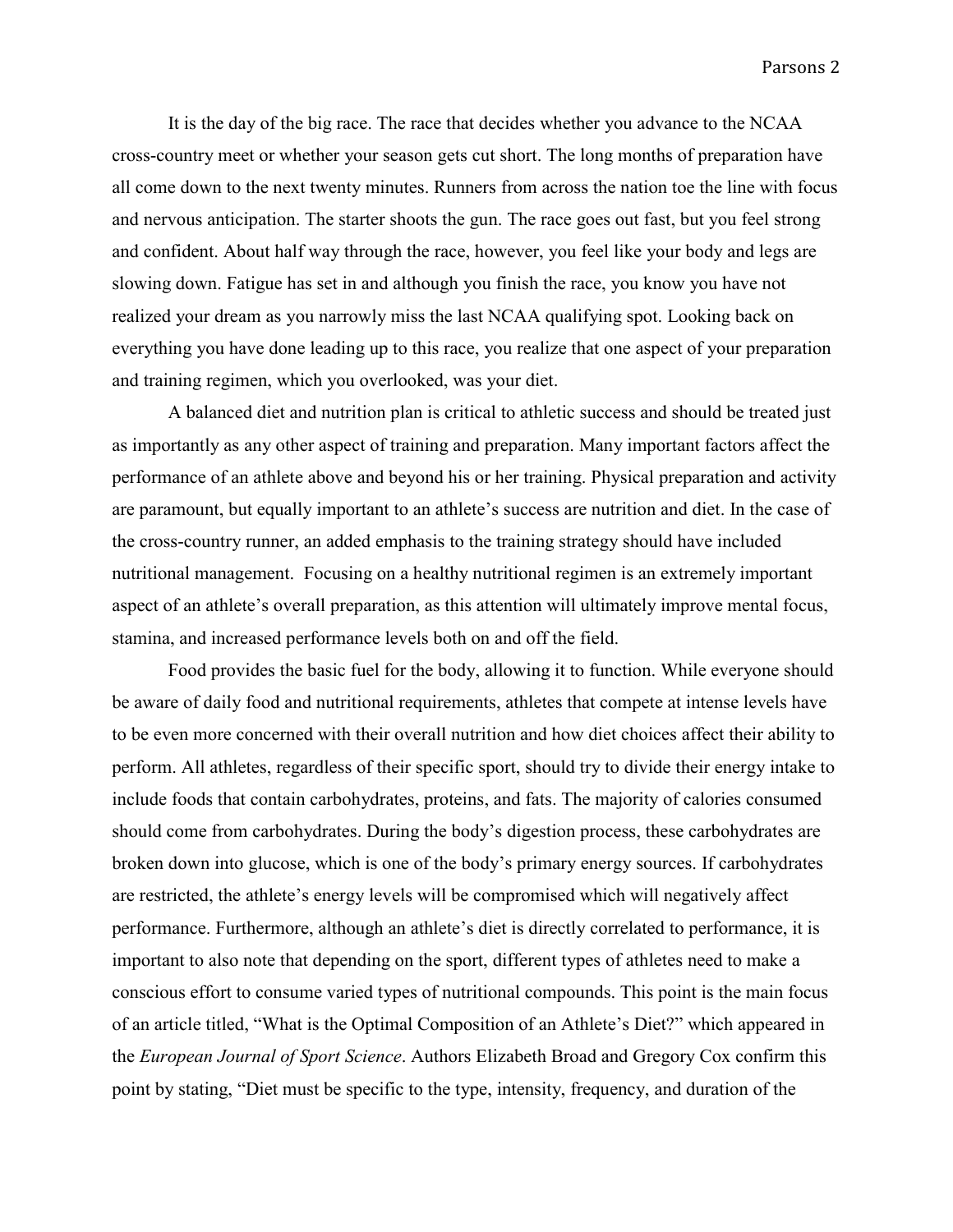Parsons 3

training undertaken, and be specific to each individual athlete" (57). As an example, athletes such as football players will require diets rich in proteins to help build muscle mass as opposed to cross-country runners whose diets should be rich in carbohydrates in order to help better fuel their cardio vascular systems.

Food is essential to athletes, but what should not be overlooked is the need for fluids before, during, and after training and competitions. Any amount of dehydration can impair an athlete's performance, and it is especially important to stay hydrated if athletes are competing for longer than 60 minutes or in very warm conditions. Water is always the best choice of fluid, but there are also many brands of sports drinks that can also provide electrolytes such as sodium and potassium, which can help ensure that cells in the body are able to perform their functions.

Athletes need to also ensure that they are eating appropriately both during their competitive season as well as during their off-season. The article, "How Diet Affects Athletic Performance," stresses the importance of having athletes' diets correspond to their yearly training regimen. The author states, "Usually, a well-prepared athlete has his training program broken into three cycles: prep, competition and transition. Many successful athletes also break their diets into cycles that parallel their training cycles" (Viara). Use of a yearlong nutritional plan will help the athlete to maintain consistent body mass, muscle, and stamina. Their bodies will thus become attuned to nutrients needed to perform at a constant yearlong level. Prior to the competitive season, an athlete can then just tweak and fine-tune their diet without any major setbacks to performance.

Along with what they eat, the timing of when to eat is another area that athletes need to be aware of. On a daily basis, the average athlete should eat every three to five hours and try to consume food that is rich in protein, carbohydrates, and healthy fats. On the day of the competition, special consideration should be given to the pre-event meal, which should include carbohydrates and be consumed three to four hours prior to competing. This meal should be easily digestible and actually tested prior to a big competition. Many successful athletes experiment with different types of foods and ultimately settle on those that provide them the best nutrients while not impacting their game day performance. It is necessary to also limit the consumption of empty calories from soda, alcohol, and many snack foods. While these types of calories may make the athlete feel full or hydrated, they more than likely will impair performance.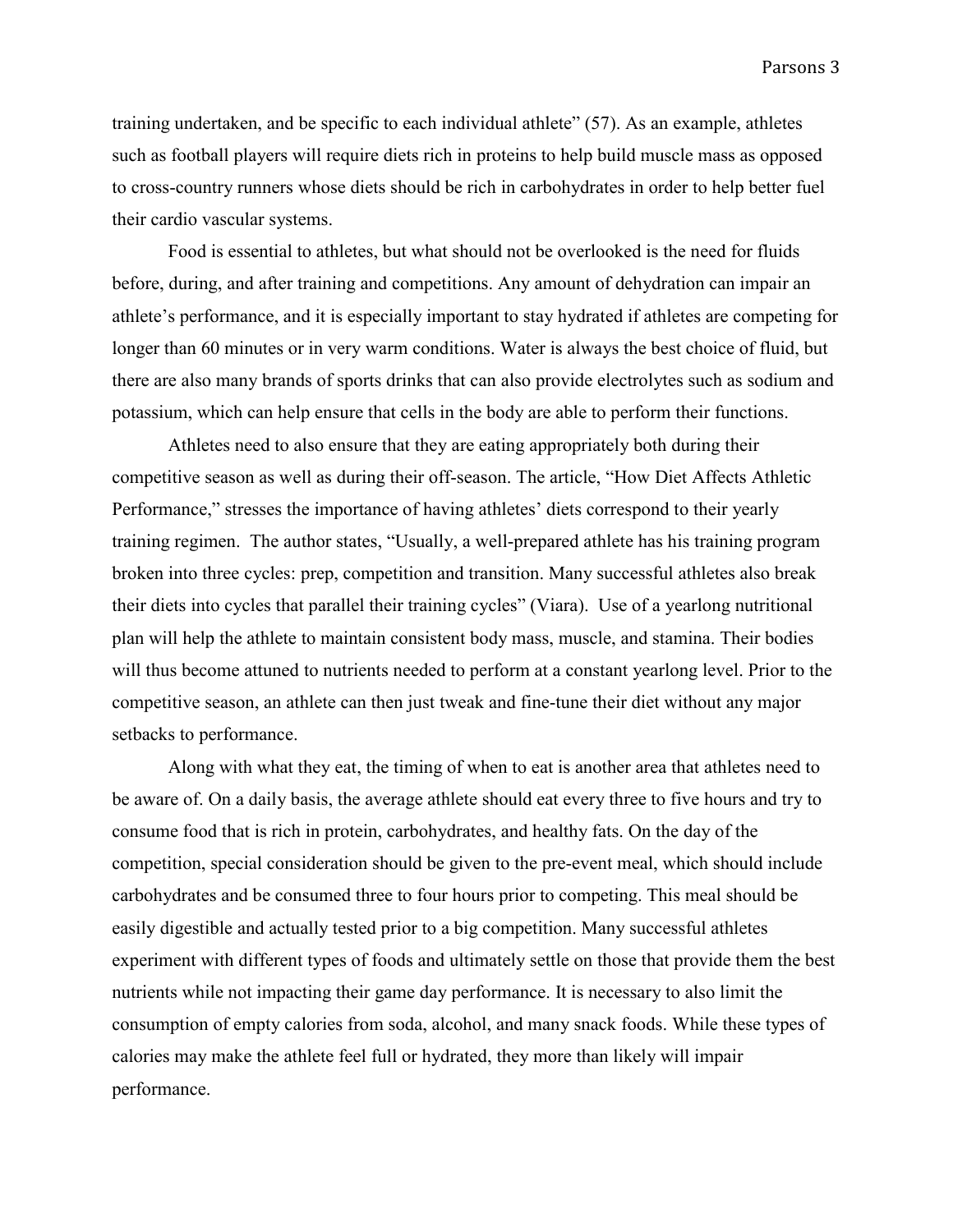Understanding how diet contributes to overall performance will definitely help increase any athlete's success, but it is also vital for an athlete to understand how the body utilizes the food that is consumed. At a basic level, the nutrients in food help provide fuel to the body, ultimately increasing stamina and energy levels. For athletes, this process is especially significant. Registered dietician Suzanne Girard Eberle summarizes the importance of an athlete's nutrition base in her book, *Endurance Sports Nutrition*:

Our ability to run, bicycle, ski, and swim, hinges on the capacity of the body to extract energy from ingested food. Your body uses a mixture of fuels during every activity that you do. How hard you work and how long

you go ultimately determine what proportion of fuels the body uses. (33) Thus, an athlete's ability to perform their sport at a high level results from how efficiently their body utilizes the food they consume. With each activity that they participate in, whether it is running, swimming, or even just sitting on the couch, calories are being used up; the more strenuous the workout or performance, the more calories that will be needed. It follows then, that athletes should eat more nutrient dense foods such as fruit, chicken, and even bread and pasta, which will contribute to higher performance levels. At the same time they must limit foods that are high in saturated and trans fat as well as added sugars. For example, foods such as potato chips or fast food supply the body with little to no nutrients and although they may be filling, they are detrimental to athletic success.

Equally as important as the choice of foods is the amount of food that an athlete requires to perform at their highest level. Eberle stresses why athletes should be concerned about how many calories they are eating by stating, "Consuming enough calories, or fuel, each day is key if you want to support and enhance your training and racing, or if you simply want to feel good while working out" (11). Calorie counting is a common practice for athletes to optimize performance. Football players, for example, will require more calories per day of certain foods than distance runners because in order to be successful in football, athletes must have a high muscle mass to block, tackle, and sprint across the field. On the other hand, distance runners require lean muscle mass in order to promote efficiency in running long distances; therefore, the amount and type of calories consumed will be different than the football player's. By understanding these nutritional values, athletes will make more informed diet choices based upon their sport and what is required of their bodies in order to compete at an advanced level.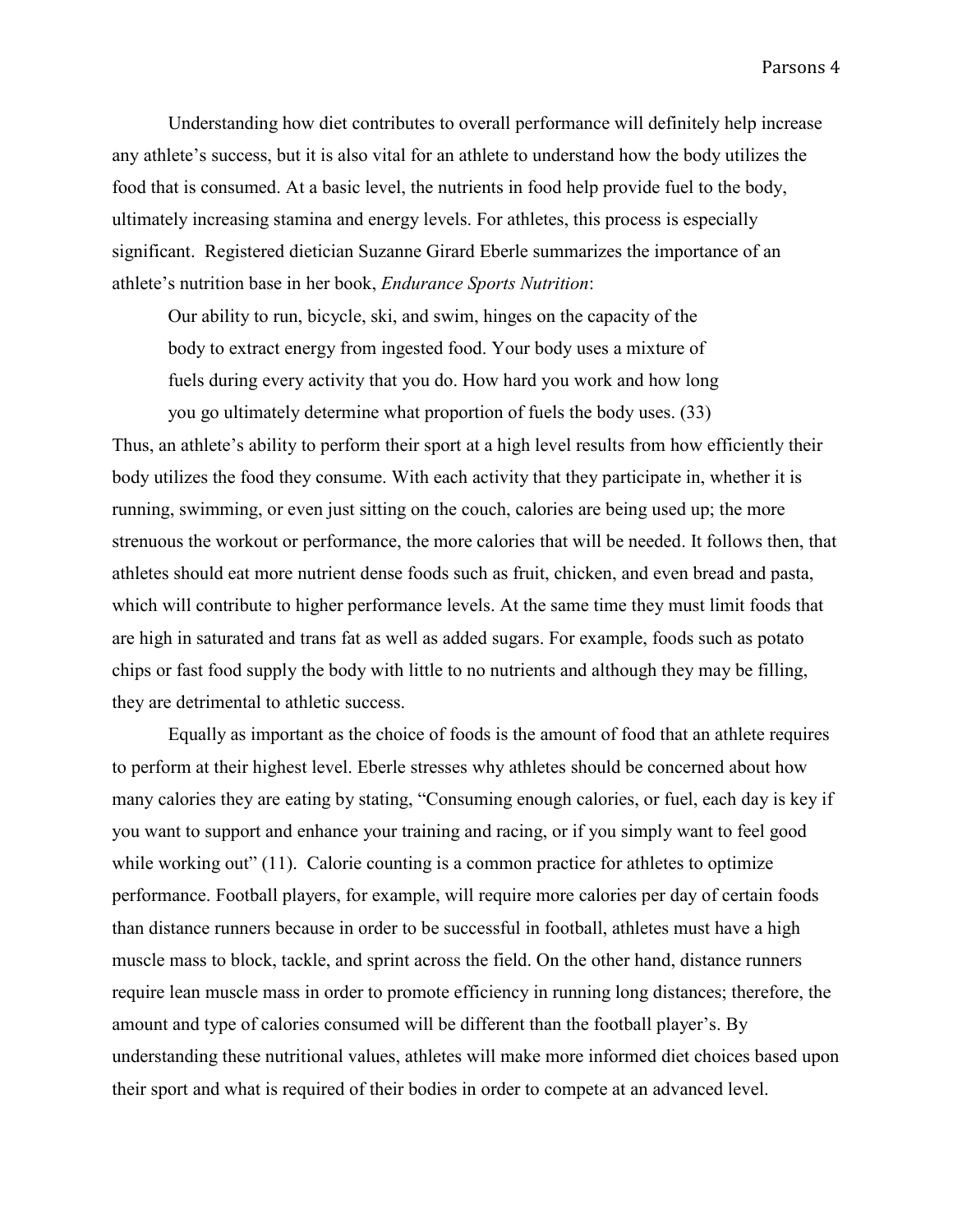Although a nutritionally focused diet is the cornerstone to improved performance, many athletes also choose to augment their nutrition plan by incorporating supplements into their diet. A critical question arises, however, on whether or not supplements are truly helpful or harmful to the body. The International Olympic Committee, which is considered one of the preeminent authorities in the field of athletics, offers this counsel to those considering supplement use. "The International Olympic Committee frowns on the use of performance-enhancing drugs. Still, athletes mistakenly look to the needle to inject their success, rather than ingesting it on their forks" (Graham 3). This advice points back to the consideration that food and nutrition are the best means of enhancing performance. If considered for use, an athlete must be aware of which supplements and vitamins are legal and can actually produce scientifically proven benefits. With the advent of random drug testing at the collegiate and professional levels, athletes are under extreme scrutiny. If selected for testing, a positive result could potentially end their career. Eberle cautions athletes to do extensive research before subscribing to a supplement regimen by stating that, "Your inherited talent, mental attitude, training methods, eating habits, and equipment choices all play a far greater role in your success than could any dietary supplement" (124). Athletes know their bodies more than anyone, and they must evaluate the risk versus reward when it comes to the use of supplements. Those looking for a competitive edge should consider focusing first on tweaking their training plan rather than relying on artificial means to improve performance.

While not only providing the fuel necessary to sustain the physical demands of an athlete's body, food also affects an athlete's thinking process and mental focus. These areas are also paramount for success. For example, certain foods have been known to promote healthy brain functions. Daniel Amen, author of *Change Your Brain, Change Your Body: Use Your Brain to Get and Keep the Body You Have Always Wanted*, points out which foods are most beneficial to the brain by claiming, "A healthy diet includes lean protein, fruits, vegetables, nuts, and healthy fats like olive oil. Studies how that your brain works better if you eat nine servings of fruit and vegetables a day" (27). These foods and nutrients can help boost blood flow to the brain that, in turn, helps an athlete's mental focus. All sports in today's highly competitive world require mental toughness and strategic planning. Those athletes at the top of their game know how important certain foods can be to healthy brain function and have incorporated them into their daily nutritional plans.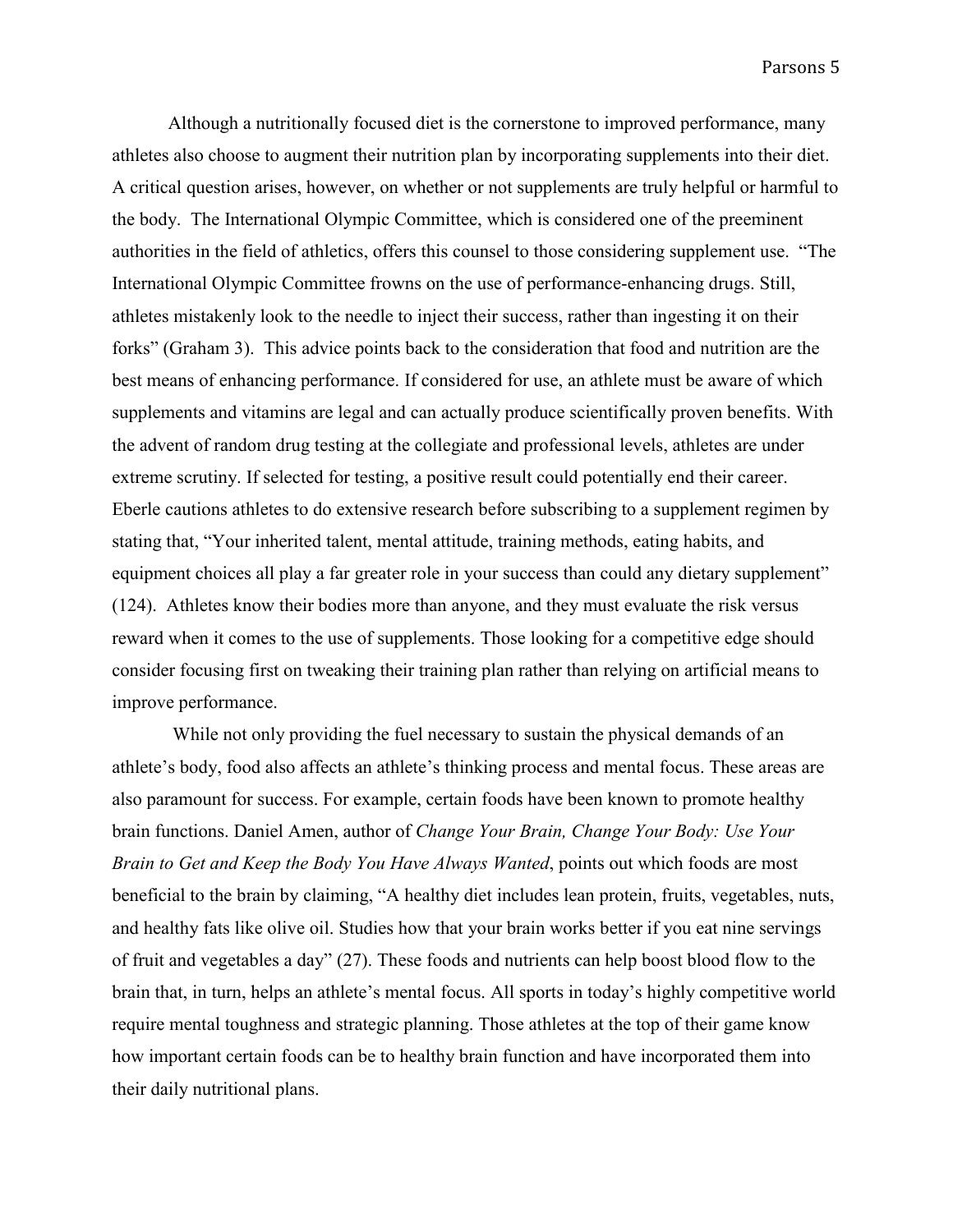Diet and nutrition are critical building blocks to athletic success, so what happens when an athlete consumes too little food? High performance athletes are extremely competitive and most often obsessive about their training. Athletes are often perfectionists because any slip up in their training plan could be costly down the road. These traits can often contribute to the development of an eating disorder such as anorexia or bulimia. The athletes that are most susceptible to these eating disorders on average are those involved in gymnastics, running, dancing, as well as crew, wrestling, and figure skating. These sports are known for being weight conscious, and deviating from a certain weight can adversely affect an athlete's performance. Using running as an example, Eberle warns of the risks of poor nutrition with her statement, "Inadequate dietary intake over time compromises all body systems, leaving runners prone to stress fractures, infections, and other problems" (141). Contrary to common belief, male athletes are just as susceptible to developing eating disorders as females athletes are. Just as you would treat a physical ailment if you were injured, athletes must seek treatment for eating disorders in the form of nutritional counseling or therapy if they want to maintain a high performance level in their sport. If an athlete's eating disorder goes undetected for too long, the consequences may be dire and could put him or her out of competition forever.

For an athlete to be successful, many elements need to be taken into consideration. A perfect training plan that addresses just the physical aspect of a sport will only take them so far and not guarantee effectiveness. The correct nutritional and diet components will ensure that their mind and bodies have the essential elements for the physical and mental stamina they require to be successful. Noting when to eat, the amount to eat, and how often to eat are critical, so a balanced diet should be the focus for any athlete during the entire year and not just the competitive season. Additionally, abstaining from harmful supplements such as alcohol, drugs, or simply junk food will also allow an athlete to maintain a healthy mind and body. In order to achieve the ultimate in physical performance, athletes must take personal responsibility over every aspect of their preparation. Just as an athlete would never subject themselves to a detrimental element in their training, they should also never compromise their fitness with unhealthy diet habits.

One year has passed and once again you are at the qualifying meet for the NCAA's. You have put in a year's worth of training that has consisted of running many miles and completing rigorous strength training. The major difference from the year before is that you have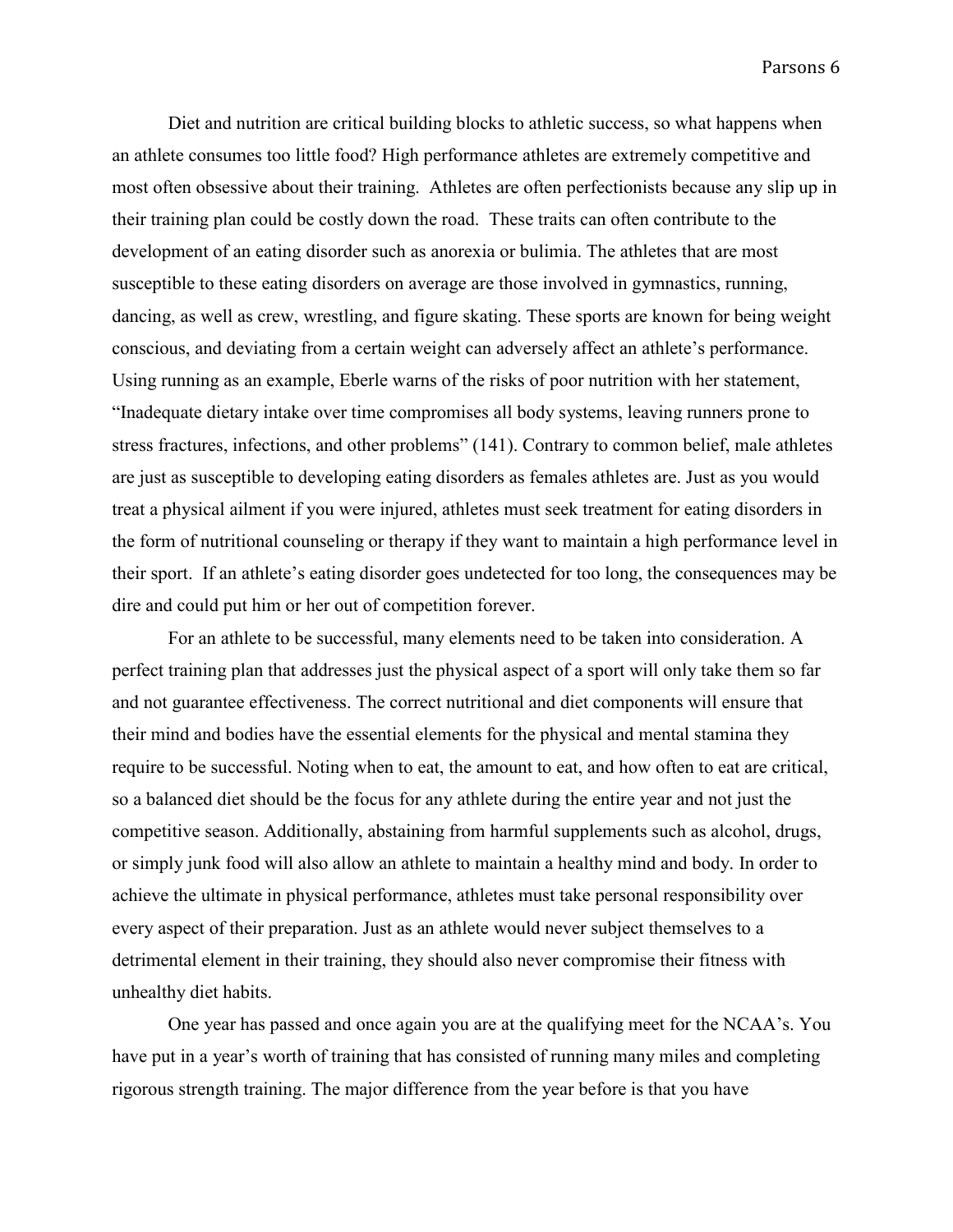incorporated a focused diet and nutritional plan into your training strategy. The gun goes off and the race begins. You feel stronger and more energized because of the diet changes you made, so you easily pass the point in the race where you started to falter the year before. A comprehensive training and nutritional strategy has ensured your success. As the finish line approaches, you begin to sprint with confidence and ease, knowing that you have achieved your goal. And to think it was all because of a few simple diet changes.